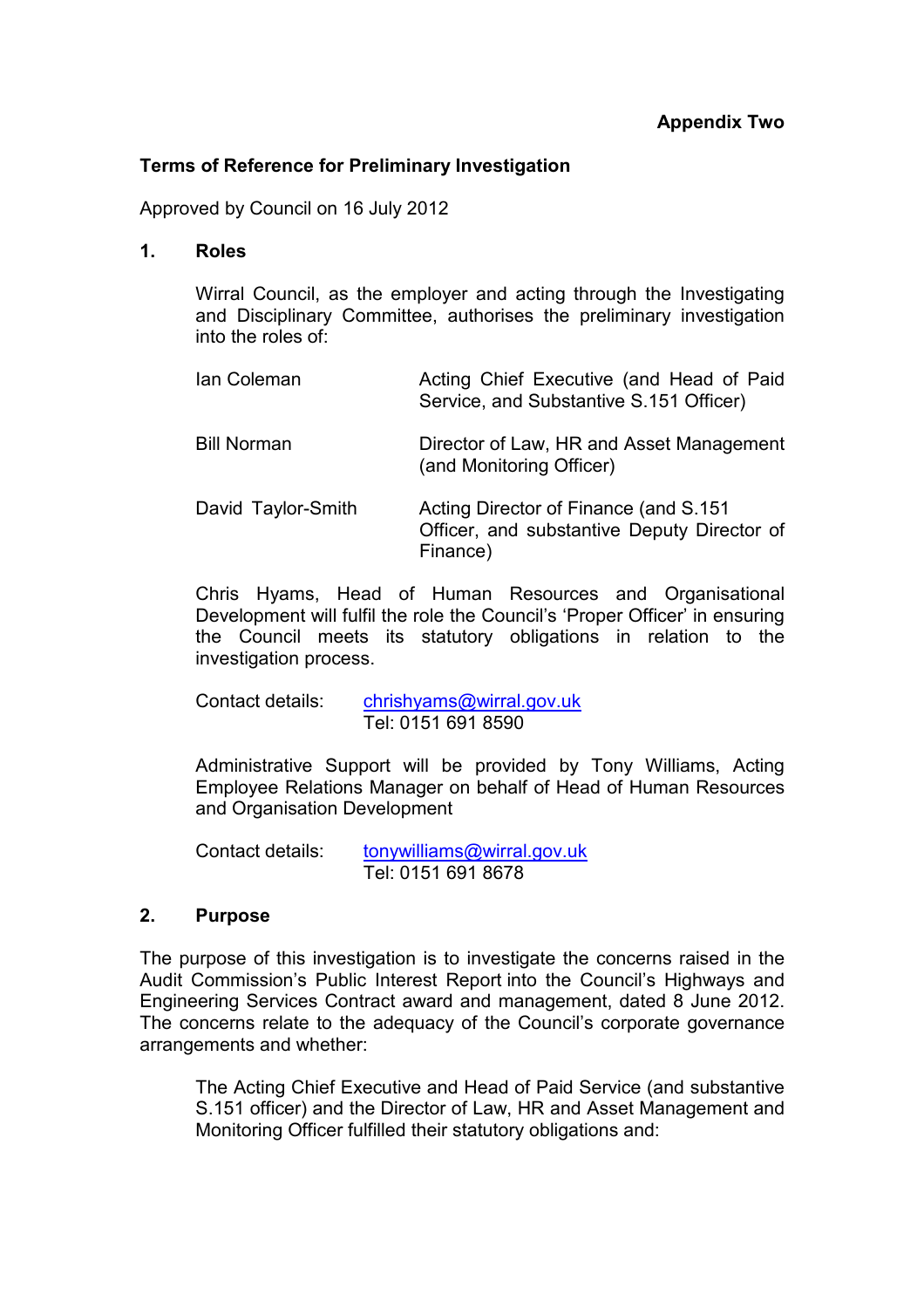The Acting Director of Finance and S151 Officer, in his substantive role as Deputy Director of Finance, fulfilled his responsibilities and in particular his responsibility for the Council's Internal Audit and procurement functions.

# **3. Methodology**

- (a) Undertake relevant background reading, to include:
- All relevant reports and correspondence from District Auditor in relation to Audit Commission's Public Interest Report into the Council Highways and Engineering Services Contract award and management, dated 8 June 2012
- Review previous reports and correspondence from Audit Commission in relation to the adequacy of the Council's governance arrangements, the Council's response and actions taken in relation to those reports
- Review the role of the Council's Corporate Governance group in ensuring the adequacy of the Council's governance arrangements
- (b) Interview (separately) Mr Norman, Mr Coleman and Mr Taylor-Smith, each of whom may be represented and prepare an interview note (to be agreed by each Officer)
- (c) In the light of (a) and (b) above, determine which other people are considered appropriate to be interviewed and ask the Council to arrange those interviews. Prepare interview notes (to be agreed with all interviewees).
- (d) The preliminary investigation process to comply fully with the Model Disciplinary Procedure and Guidance set out in JNC for Local Authority Chief Executives National Salary Framework and Conditions of Service Handbook September 2009
- (e) Confidentiality. To observe (and to require all interviewees and those present to observe) absolute confidentiality.

# **4. Outputs**

A preliminary report relating to each officer should be produced for the Council's Investigating and Disciplinary Committee.

The report should include the investigation methodology; the evidence gathered; an analysis and findings in order to assist the Investigating and Disciplinary Committee in deciding whether;

• There are any matters that require further formal action under the Procedure; and